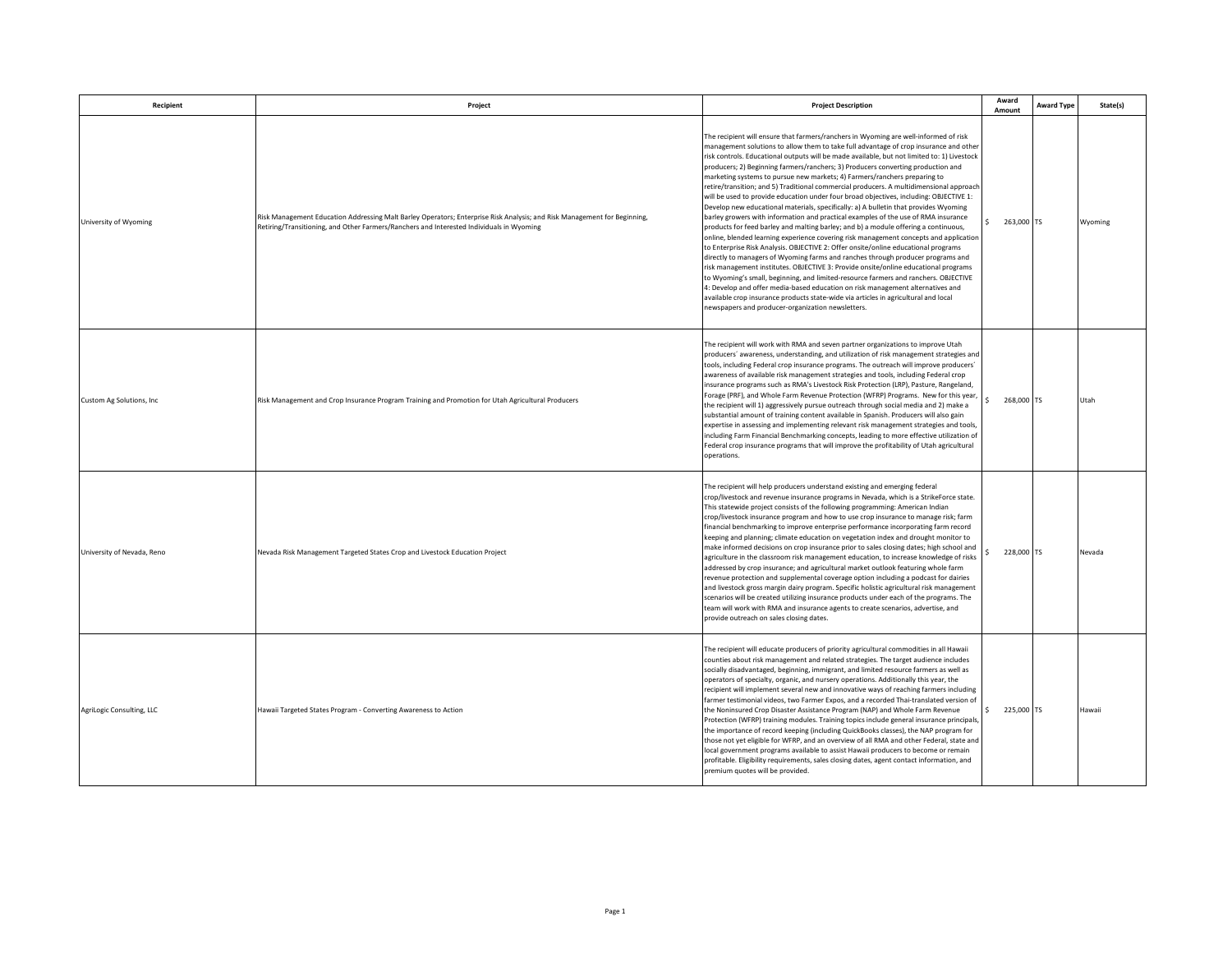| Recipient                                     | Project                                                                                                  | <b>Project Description</b>                                                                                                                                                                                                                                                                                                                                                                                                                                                                                                                                                                                                                                                                                                                                                                                                                                                                                                                                                                                                                                                                                                                                                                                                                                                                                                                                                                                                                                                                                                                                                        | Award<br>Amount            | <b>Award Type</b> | State(s)      |
|-----------------------------------------------|----------------------------------------------------------------------------------------------------------|-----------------------------------------------------------------------------------------------------------------------------------------------------------------------------------------------------------------------------------------------------------------------------------------------------------------------------------------------------------------------------------------------------------------------------------------------------------------------------------------------------------------------------------------------------------------------------------------------------------------------------------------------------------------------------------------------------------------------------------------------------------------------------------------------------------------------------------------------------------------------------------------------------------------------------------------------------------------------------------------------------------------------------------------------------------------------------------------------------------------------------------------------------------------------------------------------------------------------------------------------------------------------------------------------------------------------------------------------------------------------------------------------------------------------------------------------------------------------------------------------------------------------------------------------------------------------------------|----------------------------|-------------------|---------------|
| University of Massachusetts (UMass) Extension | Comprehensive Crop Insurance/Risk Management Education Program                                           | The recipient will develop and deliver a comprehensive crop insurance/risk management<br>education program for all agricultural producers in Massachusetts. The program will<br>additionally target beginning, legal immigrant, organic and socially disadvantaged<br>producers; groups historically identified as having limited or no knowledge of Federal<br>Crop Insurance programs. The educational program will be delivered through several<br>avenues including but not limited to: workshops and field days conducted by staff; field<br>days and meetings in cooperation with partner organizations; exhibiting at agricultural<br>trade shows and other agricultural events; disseminating information through Extensior<br>and cooperating partner organizations; direct electronic mailings to producers and to<br>partner organizations for distribution to their members; a webpage devoted to crop<br>insurance and risk management within the Extension's web network; a Facebook Page;<br>and, finally the opportunity for producers to have "one-on-one" sessions to individually<br>discuss their specific needs in a private, comfortable, non-pressured and unbiased<br>setting. The risks, challenges, diversification and uniqueness of Massachusetts'<br>agriculture separates farming in Massachusetts from other parts of the country. The<br>recipient will utilize it's considerable resources to develop a program that understands<br>these unique nuances and deliver a program that will benefit all agricultural producers<br>in Massachusetts. | $$217,995$ TS              |                   | Massachusetts |
| University of Connecticut                     | Crop Insurance and Risk Management Promotion, Education and Training for Connecticut Farmers and Growers | The recipient will promote crop insurance products to Connecticut farmers and growers<br>The use of crop insurance to manage risk, an understanding of how using crop<br>insurance can affect other farm risk management decisions, and sales closing date<br>information will be emphasized in educational and training programs. Crop insurance<br>provisions in the current Farm Bill including whole farm revenue protection will be<br>highlighted. Farmer actions resulting from project programs will be identified using<br>evaluation tools. Targeted groups include established farmers, beginning farmers,<br>women, veterans, minority producers, legal immigrants, socially disadvantaged farmers<br>retiring farmers using transition strategies to help new farmers get started and new or<br>established farmers converting production and marketing systems to pursue new<br>markets. Communications to over 6,000 farmers, growers, and advisers will provide<br>details on crop insurance, programs and events, and other risk management topics. The<br>Connecticut Farm Risk Management and Crop Insurance website and our partnering<br>organizations' websites will also provide information on crop insurance and programs.<br>Extension programs and events sponsored by our partnering organizations will<br>play important roles in reaching and educating farmers and growers.                                                                                                                                                                        | 221,000 TS                 |                   | Connecticut   |
| University of Delaware                        | Crop Insurance and Risk Management Education to Delaware's Diverse Agricultural Community                | The recipient will collaborate with stakeholders to deliver crop insurance and risk<br>management education to Delaware producers through an essential in-state<br>network. Program changes resulting from the 2014 Farm Bill make the success of farm<br>operations increasingly dependent on their risk management decisions. Emerging tools<br>such as Whole Farm Revenue Coverage, as well as enhancements to more established<br>crop insurance tools, will be highlighted in this project. Programs will be delivered<br>through a variety of mediums, including presentations to small and large audiences,<br>hands-on activities, individual/family consultations, social media and written materials.<br>The recipient will make comprehensive crop insurance education available and<br>understandable for the diverse spectrum of Delaware producers. The project will reach<br>out to over young, beginning, women, socially disadvantaged, specialty crop and<br>organic/sustainable producers, as well as conventional row crop operations of all sizes.<br>As a result of participating in this project, producers will be able to make informed<br>decisions about a range of crop insurance and revenue coverage options, by sales<br>closing deadlines, to best manage their production, price, and revenue risk.                                                                                                                                                                                                                                              | $\mathsf{s}$<br>246,298 TS |                   | Delaware      |
| New Jersey Department of Agriculture          | Crop Insurance Education for New Jersey Farmers                                                          | The recipient will develop and implement a comprehensive crop insurance education<br>program that ensures all types of farmers throughout New Jersey are well informed so<br>they can take advantage of existing and emerging crop insurance products. Experienced<br>educators will help producers understand: the kinds of risks addressed by crop<br>insurance and how to manage those risks; features of existing and emerging crop<br>insurance products including Whole-Farm Revenue Protection and Supplemental<br>Coverage Option; farm record keeping and planning; and how to make informed<br>decisions on crop insurance prior to the sales closing date deadline. Risk management<br>education and outreach to farmers will focus on all traditional, new/beginning, women,<br>socially disadvantaged, veterans, livestock, organic, operations in transition of changing<br>farming practices as well as producers of products marketed as part of a local and<br>regional food system. Delivery of multi-media information on crop insurance will have<br>an impact of reaching producers.                                                                                                                                                                                                                                                                                                                                                                                                                                                                         | \$ 238,000 TS              |                   | New Jersey    |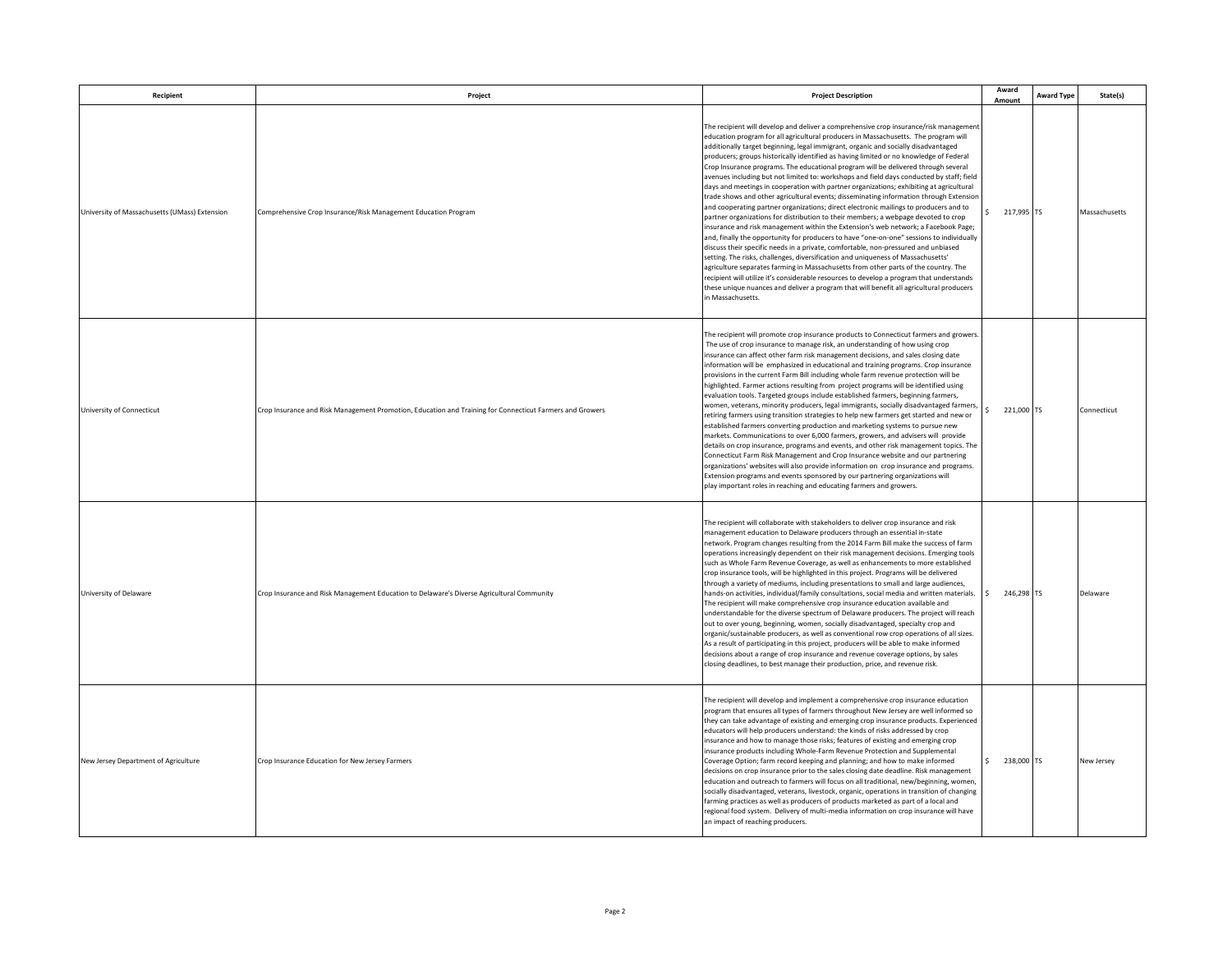| Recipient                                 | Project                                                                | <b>Project Description</b>                                                                                                                                                                                                                                                                                                                                                                                                                                                                                                                                                                                                                                                                                                                                                                                                                                                                                                                                                                                                                                                                                                                                                                                                                                                                                                                                                                             | Award<br>Amount      | <b>Award Type</b> | State(s)      |
|-------------------------------------------|------------------------------------------------------------------------|--------------------------------------------------------------------------------------------------------------------------------------------------------------------------------------------------------------------------------------------------------------------------------------------------------------------------------------------------------------------------------------------------------------------------------------------------------------------------------------------------------------------------------------------------------------------------------------------------------------------------------------------------------------------------------------------------------------------------------------------------------------------------------------------------------------------------------------------------------------------------------------------------------------------------------------------------------------------------------------------------------------------------------------------------------------------------------------------------------------------------------------------------------------------------------------------------------------------------------------------------------------------------------------------------------------------------------------------------------------------------------------------------------|----------------------|-------------------|---------------|
| <b>UNH Cooperative Extension</b>          | Crop Insurance and Risk Management Education for New Hampshire Farmers | The recipient will reach NH farmers through educational events which will address<br>strategies and techniques for managing production, marketing, financial and human<br>resource risks. These events will incorporate efforts to help farmers understand the<br>kinds of risks addressed by crop insurance, features of existing and emerging crop<br>insurance policies, use of crop insurance to manage risks, effects crop insurance<br>coverage may have on other management decisions, and importance of making<br>informed decisions about crop insurance prior to sales closing dates. Educational events<br>will include 14 whole and half-day workshops and conferences, 4 multi-day intensive<br>training sessions, 6 seminars, and one webinar with multiple sites. Programs offered will<br>cover the diverse enterprises and markets found in NH with emphasis on beginning<br>farmers, women operators, and farmers converting production and marketing systems<br>to reach new markets. Intensive training efforts will also be directed toward immigrant<br>farmers.In addition through promotional efforts, a much larger audience of farmers will<br>learn about the features, kinds of risks covered, and closing dates of crop insurance<br>policies. Promotional efforts planned include radio broadcasts, websites, news releases,<br>digital marketing, and personal E-mails. | 196,473 TS           |                   | New Hampshire |
| University of Rhode Island                | Risk Management and Crop Insurance Education for Rhode Island Growers  | The recipient will use extension meetings, RMA fact sheet e-mailings, newsletters,<br>websites, and one-on-one meetings to make sure Rhode Island growers are fully<br>informed regarding risk management tools and crop insurance products. We will<br>emphasize Whole-Farm Revenue Protection and farm business benchmarking. Partners<br>will integrate information on crop insurance opportunities for each of the commodity<br>groups at meetings, as well as produce 6 newsletters which will focus on how crop<br>insurance can affect other types of risk (e. g. production, marketing, finance, human<br>resources, or legal) and will highlight farm business benchmarking in one newsletter.<br>Additionally, the recipient will include write-ups of upcoming and recent crop insurance<br>meetings, sales closing dates, insurance providers, and contacts for additional<br>information in these newsletters. Partners will also introduce risk management and<br>crop insurance to beginning producers. We will offer educational meetings that have<br>been well attended in the past which have included some aspect of crop production<br>(pruning, cover crops, organic growing) or integrated pest management, with pesticide<br>recertification credits offered where appropriate.                                                                                                | 202,000 TS<br>S.     |                   | Rhode Island  |
| University of Maine Cooperative Extension | Crop Insurance Education for Maine                                     | The recipient is uniquely positioned to deliver a broad outreach program of crop<br>insurance education to Maine farmers by utilizing their strong internal network and<br>relationships with state commodity associations to give crop insurance and risk<br>management a prominent place on conference agendas, in farm publications, and<br>online. The recipient's reach will target the following producers: diversified crop and<br>beginning farmers, respectively. We will partner with the Maine Vegetable and Small<br>Fruit Growers Association and the Beginning Farmer Resource Network of Maine to<br>tailor risk management and business planning education to meet those farmers' needs. \$<br>Specifically, the recipient will provide crop insurance education to farmers at commodity<br>meetings and workshops, through webinars, Extension newsletters, our Maine crop<br>insurance education website, and on existing, commodity-based websites. Outreach will<br>keep farmers abreast of available policies, updates and deadlines, required records, and<br>connect farmers to resources at regional and national USDA-RMA levels. As a result of<br>this project farmers' knowledge of risk management programs and their likelihood of<br>enrolling will increase.                                                                                                           | 204,580 TS           |                   | Maine         |
| <b>Cornell University</b>                 | New York Crop Insurance and Risk Management Education Project          | The recipient will provide New York farmers with compelling, clear, and accurate<br>information on crop insurance through web-based decision-support tools,<br>advertisements, mailings, articles, trade shows, and face-to-face meetings. Online-based<br>decision-support tools will build on successful approaches in other states that currently<br>do not provide coverage for New York. Educational materials and outreach activities will<br>target many types of underserved farmers, including women, veteran, and young and<br>beginning farmers. Most media and outreach activities are scheduled to maximize<br>exposure to crop insurance information in advance of the March 15 deadline;<br>afterwards we will continue to develop and refine materials and online presence,<br>providing continuing information during the year. The recipient will reach more<br>producers with targeted ads in a variety of outlets and producers via 13 major<br>tradeshows. The recipient will reach producers at 56 scheduled extension meetings and<br>other activities with our partners.                                                                                                                                                                                                                                                                                                       | $\sim$<br>401,000 TS |                   | New York      |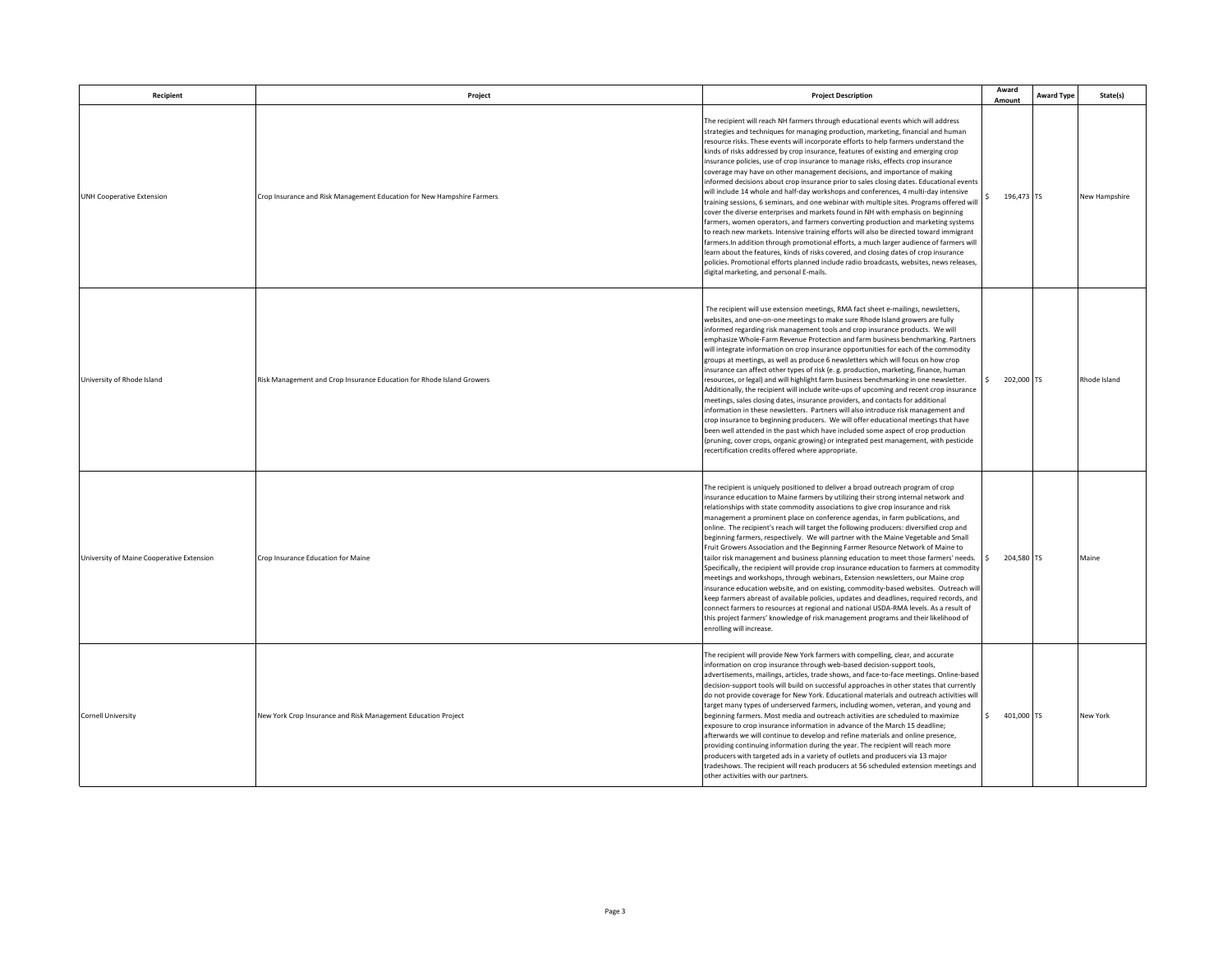| Recipient                                            | Project                                                                      | <b>Project Description</b>                                                                                                                                                                                                                                                                                                                                                                                                                                                                                                                                                                                                                                                                                                                                                                                                                                                                                                                                                                                                                                                                                                                                                                                                                                                                                                                                                                                                                                                             | Award<br>Amount            | <b>Award Type</b> | State(s)      |
|------------------------------------------------------|------------------------------------------------------------------------------|----------------------------------------------------------------------------------------------------------------------------------------------------------------------------------------------------------------------------------------------------------------------------------------------------------------------------------------------------------------------------------------------------------------------------------------------------------------------------------------------------------------------------------------------------------------------------------------------------------------------------------------------------------------------------------------------------------------------------------------------------------------------------------------------------------------------------------------------------------------------------------------------------------------------------------------------------------------------------------------------------------------------------------------------------------------------------------------------------------------------------------------------------------------------------------------------------------------------------------------------------------------------------------------------------------------------------------------------------------------------------------------------------------------------------------------------------------------------------------------|----------------------------|-------------------|---------------|
| <b>WVURC - Extension Service</b>                     | Risk Management Education for Farmers in the Targeted State of West Virginia | The recipient will interact with farmers is through a combination of mass media and<br>informal sessions attached to other meetings, but mostly through classes we have<br>developed ourselves or in cooperation with our many collaborators to deliver nearly<br>32,000 hours of training. Thousands of those interactions will yield meaningful<br>outcomes from those participating. Some of those surveyed will report that they are<br>more aware or better informed about managing their risk, but many, many others will<br>report they plan to take steps, or already have, toward improved record keeping,<br>financial management, price protection and food safety. Many other producers will<br>report that they are now in a working cooperative or in the planning stages to form a<br>cooperative business to help them increase their profitability, market share, or<br>sustainability. The recipient will deliver this body of work in over 65 different<br>communities including 8 livestock markets, countless high school classrooms, the<br>Charleston Civic Center, and many others.                                                                                                                                                                                                                                                                                                                                                                            | \$ 230,000 TS              |                   | West Virginia |
| University of Vermont and State Agricultural College | Crop Insurance and Risk Management Education for Vermont Farmers             | The recipient will conduct across Vermont 188 education events with an additional 200<br>farm visits and 23 articles that will reach 8689 producers. Topics covered will include use<br>of crop insurance to reduce risk and address other risk reduction topics in production,<br>financial, and marketing that covers dairy marketing to forage production to cover crops<br>to reduce phosphorus losses to maple syrup production to using technology for fruit<br>producers to proper practices for market vegetables to producing benchmarks to land<br>access to intergenerational farm transition. Education venues include field<br>demonstrations, workshops, farm viability consultations, pasture walks, and one-on-one<br>technical assistance. The educational programs will focus on all identifiable produces<br>from dairy farmers to immigrants to crop farmers to apple producers to vegetable<br>farmers. Extra effort will be made to reach small scale, organic, and limited resource<br>farmers to strengthen their sustainability from understanding risk reducing<br>management practices. As a result, we expect farmers to become more knowledgeable<br>about applicable production, financial, and marketing risk reducing practices, adapt to<br>Vermont's Required Agricultural Practices through pollution reducing practices, and<br>make greater use of crop insurance, whole farm revenue insurance, FSA's NAP program,<br>and supplemental coverage. | $\mathsf{S}$<br>229,000 TS |                   | Vermont       |
| Pennsylvania Department of Agriculture               | Crop Insurance Education Program                                             | The recipient will help producers better understand and utilize the many risk<br>management options available. This will be accomplished working collaboratively to<br>build new partnerships and grow the success of existing partners providing crop<br>insurance education, training presentations, magazine advertisements, press releases,<br>social media, newsletters, direct mail, sector-specific brochures and web-based<br>resources. The recipient is continuing to make education materials more accessible for<br>producers and also for a more diverse audience, by expanding our social media reach via<br>Facebook and YouTube, and continuing our relationship with partners such as the<br>Women's Agricultural Network. The planned live presentations this year will provide<br>almost 9,000 hours of face-to-face education for producers. Printed and online<br>materials will be delivered to over 2 million contacts with producers and agricultural<br>professionals. Pennsylvania agriculture is highly diverse and risk management education<br>is a top initiative of the Department. The recipient is uniquely suited to educate the<br>industry through existing positive relationships with agricultural organizations, such as<br>Penn State, and the agricultural community as a whole.                                                                                                                                                              | $\sim$<br>475,000 TS       |                   | Pennsylvania  |
| Maryland Department of Agriculture                   | Maryland Crop Insurance Education and Promotion                              | The recipient will team with its partners to provide timely, relevant crop insurance<br>information to Maryland farmers in this Targeted States project. This Targeted States<br>program is a priority as it serves to prepare the state's farmers with risk management<br>education and tools to be prepared for natural disasters. The recipient and their<br>partners will bring their 13 years of experience in crop insurance promotion and<br>education to work with the state's 12,526 farming operations. Tools in this project will<br>include direct mailed newsletters and calendars, as well as presentations to farmers,<br>web-based education and social media. Reflecting the emphasis created in the<br>Agricultural Act of 2014, Maryland's experienced team will target beginning farmers,<br>immigrant farmers, socially disadvantaged farmers, farmers preparing to retire and new<br>and established farmers who are converting production and marketing systems to<br>pursue new markets.                                                                                                                                                                                                                                                                                                                                                                                                                                                                       | 285,000 TS                 |                   | Maryland      |